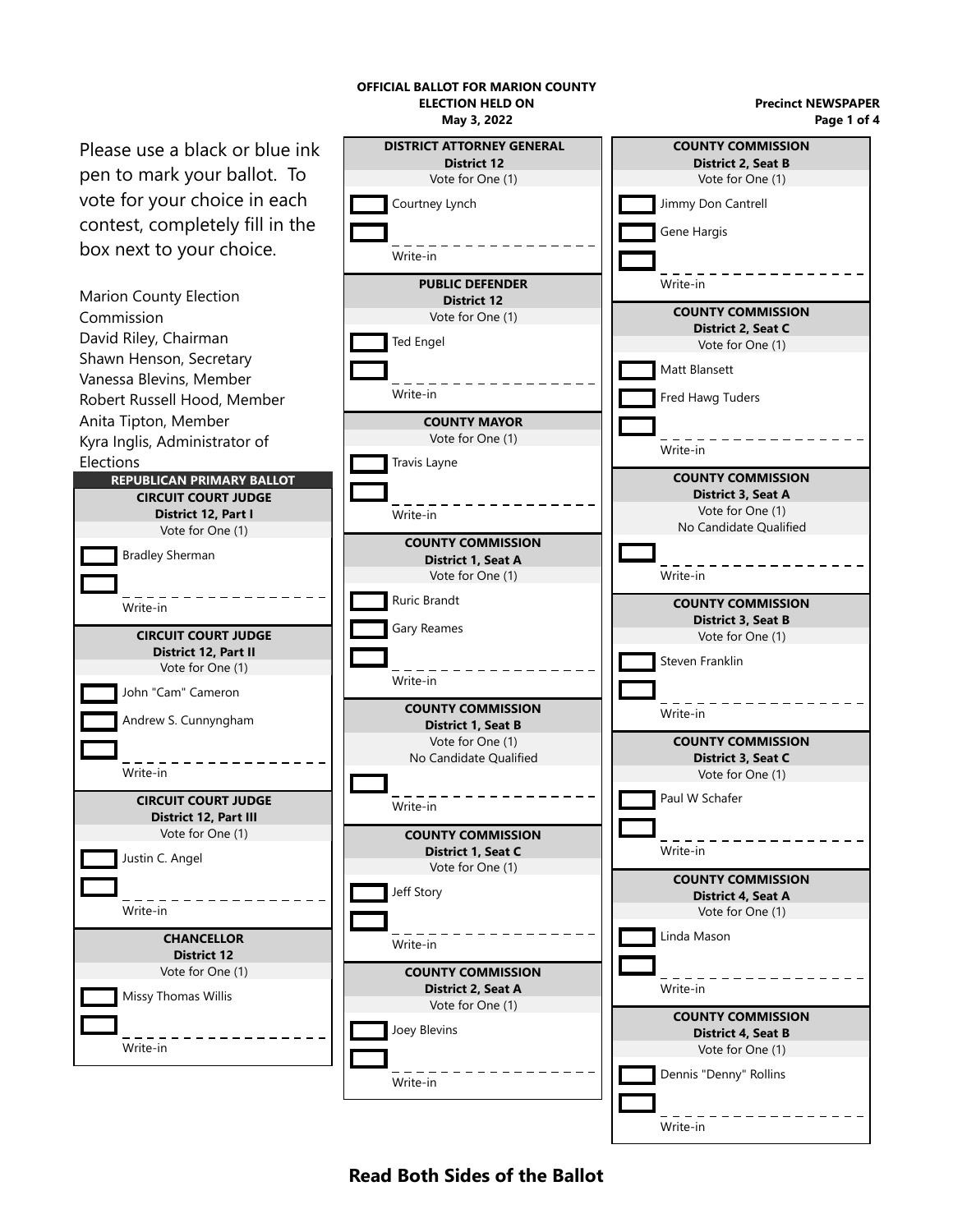## **OFFICIAL BALLOT FOR MARION COUNTY ELECTION HELD ON**

**Precinct NEWSPAPER Page 2 of 4**



**Read Both Sides of the Ballot**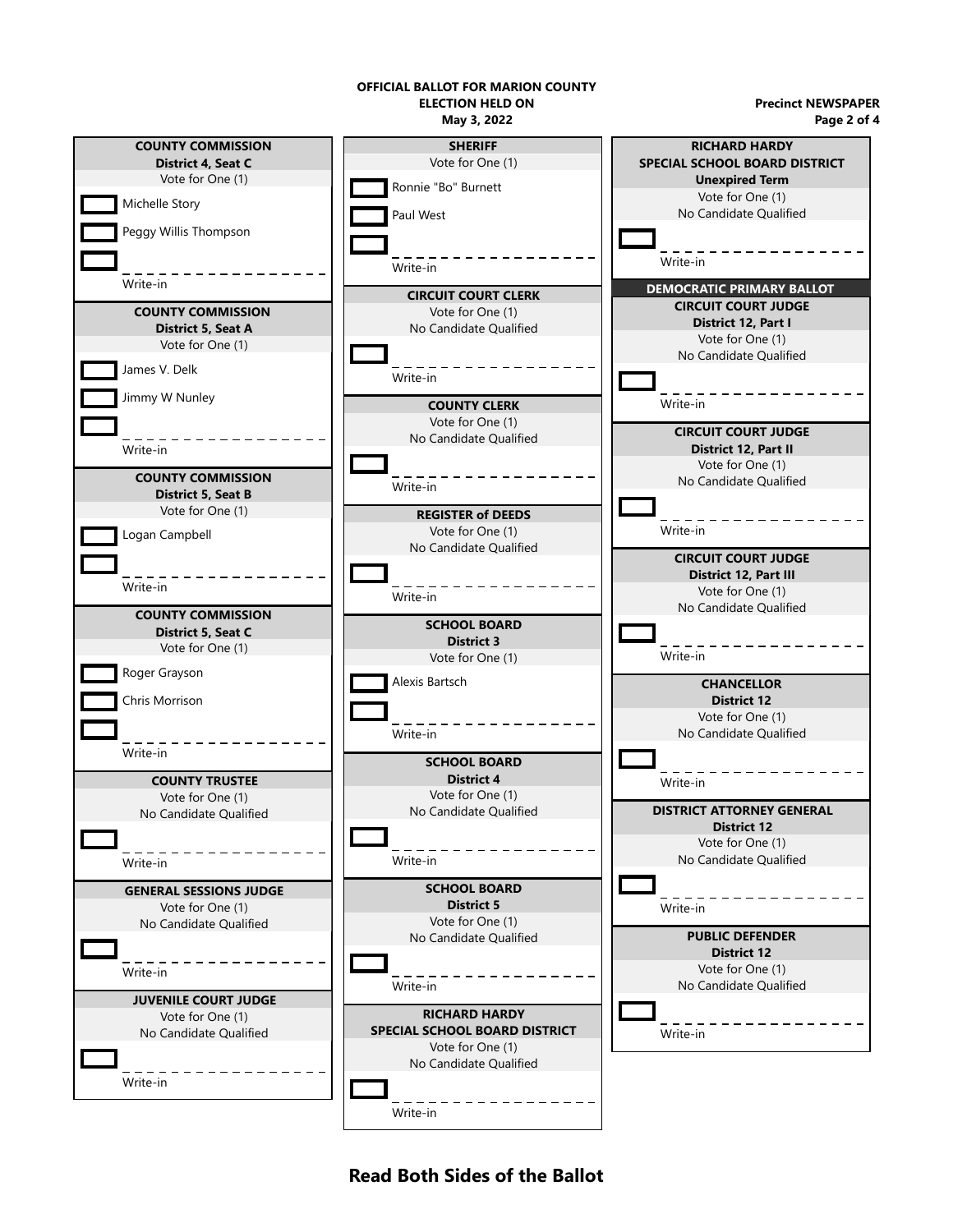## **OFFICIAL BALLOT FOR MARION COUNTY ELECTION HELD ON**

**May 3, 2022**

**Precinct NEWSPAPER Page 3 of 4**